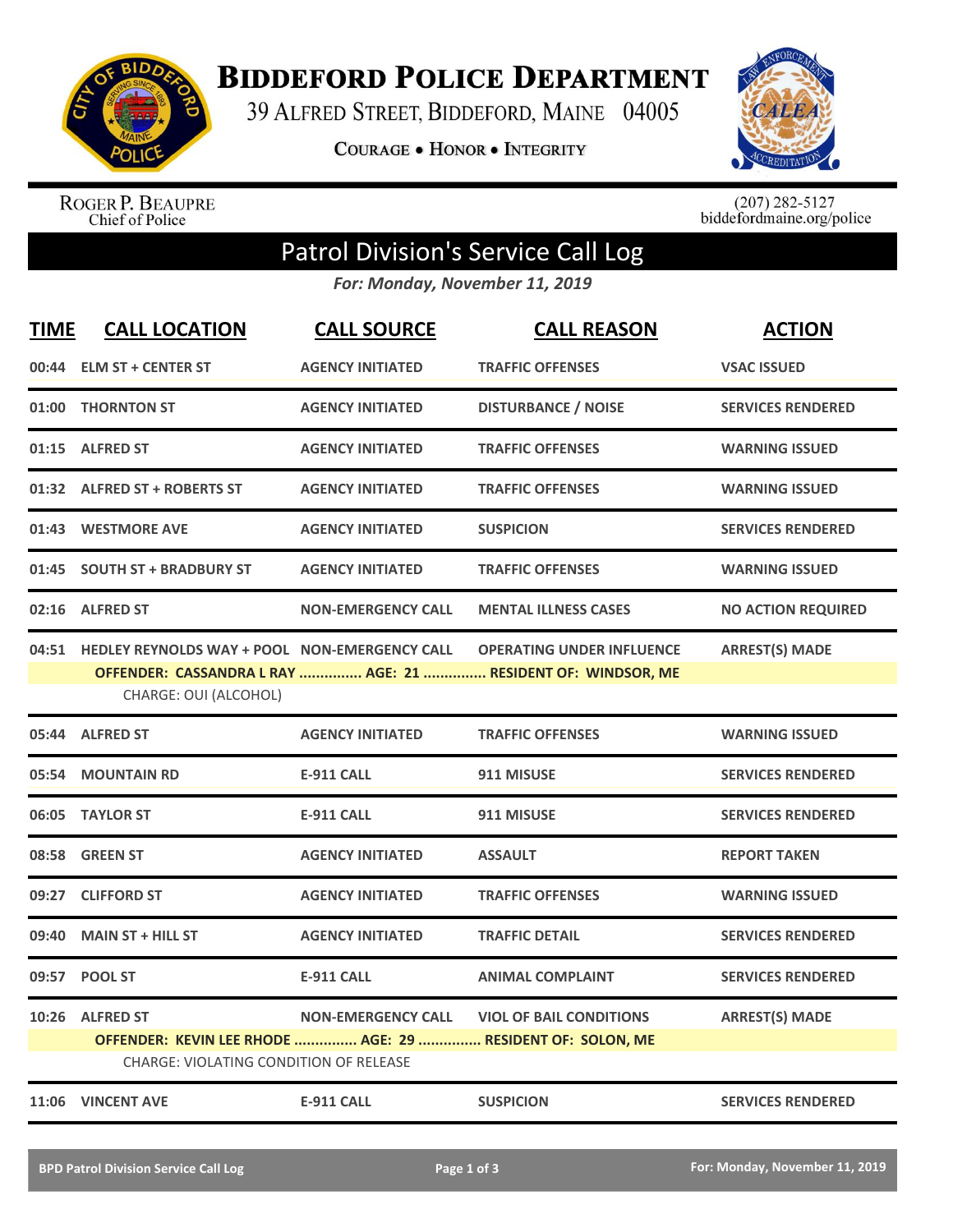| <u>TIME</u> | <b>CALL LOCATION</b>                                | <b>CALL SOURCE</b>                                             | <b>CALL REASON</b>                                                               | <b>ACTION</b>             |
|-------------|-----------------------------------------------------|----------------------------------------------------------------|----------------------------------------------------------------------------------|---------------------------|
|             | 11:53 HIGH ST                                       | <b>NON-EMERGENCY CALL</b>                                      | <b>SUSPICION</b>                                                                 | <b>SERVICES RENDERED</b>  |
|             | 11:59 ALFRED ST + POOL ST                           | <b>E-911 CALL</b>                                              | 911 MISUSE                                                                       | <b>NO ACTION REQUIRED</b> |
| 13:48       | <b>BOULDER WAY</b><br><b>CHARGE: PROBATION HOLD</b> | <b>NON-EMERGENCY CALL</b>                                      | <b>SHOPLIFTING</b><br>OFFENDER: TONYA LEE CLINE  AGE: 39  RESIDENT OF: LYMAN, ME | <b>ARREST(S) MADE</b>     |
|             | <b>CHARGE: VIOLATING CONDITION OF RELEASE</b>       | CHARGE: THEFT BY UNAUTHORIZED TAKING OR TRANSFER - SHOPLIFTING |                                                                                  |                           |
|             | 14:18 ALFRED ST                                     | <b>NON-EMERGENCY CALL</b>                                      | <b>ARTICLES LOST/FOUND</b>                                                       | <b>NO ACTION REQUIRED</b> |
|             | 14:48 POOL ST                                       | <b>NON-EMERGENCY CALL</b>                                      | <b>SUSPICION</b>                                                                 | <b>SERVICES RENDERED</b>  |
|             | 14:49 ALFRED ST                                     | <b>AGENCY INITIATED</b>                                        | <b>TRAFFIC OFFENSES</b>                                                          | <b>WARNING ISSUED</b>     |
| 14:58       | <b>MAIN ST</b>                                      | <b>AGENCY INITIATED</b>                                        | <b>TRAFFIC OFFENSES</b>                                                          | <b>WARNING ISSUED</b>     |
|             | 15:07 FOSS ST                                       | <b>NON-EMERGENCY CALL</b>                                      | <b>JUVENILE OFFENSES</b>                                                         | <b>SERVICES RENDERED</b>  |
|             | 15:38 MAIN ST                                       | <b>E-911 CALL</b>                                              | 911 MISUSE                                                                       | <b>NEGATIVE CONTACT</b>   |
|             | 15:52 GRAHAM ST + EMMONS PL                         | <b>NON-EMERGENCY CALL</b>                                      | <b>ARTICLES LOST/FOUND</b>                                                       | <b>SERVICES RENDERED</b>  |
| 15:57       | <b>GRANITE ST</b>                                   | <b>E-911 CALL</b>                                              | 911 MISUSE                                                                       | <b>SERVICES RENDERED</b>  |
|             | 15:59 ALFRED ST                                     | <b>NON-EMERGENCY CALL</b>                                      | <b>COURT ORDERED CHECK IN</b>                                                    | <b>SERVICES RENDERED</b>  |
|             | 16:26 ALFRED ST                                     | <b>AGENCY INITIATED</b>                                        | <b>TRAFFIC OFFENSES</b>                                                          | <b>WARNING ISSUED</b>     |
|             | 16:34 ALFRED ST                                     | <b>WALK-IN AT STATION</b>                                      | <b>COURT ORDERED CHECK IN</b>                                                    | <b>SERVICES RENDERED</b>  |
|             | 16:42 ST MARYS ST                                   | <b>NON-EMERGENCY CALL</b>                                      | <b>SUSPICION</b>                                                                 | <b>REPORT TAKEN</b>       |
|             | 17:20 OAK ST                                        | <b>NON-EMERGENCY CALL</b>                                      | <b>BURGLARY OF A MOTOR VEHICLE</b>                                               | <b>REPORT TAKEN</b>       |
|             | 17:25 BOULDER WAY                                   | <b>AGENCY INITIATED</b>                                        | <b>THEFT</b>                                                                     | <b>REPORT TAKEN</b>       |
|             | 17:36 ALFRED ST                                     | <b>WALK-IN AT STATION</b>                                      | <b>COURT ORDERED CHECK IN</b>                                                    | <b>SERVICES RENDERED</b>  |
|             | 17:48 WEST ST                                       | <b>NON-EMERGENCY CALL</b>                                      | <b>SUSPICION</b>                                                                 | <b>SERVICES RENDERED</b>  |
|             | 18:07 GRAHAM ST                                     | <b>AGENCY INITIATED</b>                                        | <b>TRAFFIC OFFENSES</b>                                                          | <b>WARNING ISSUED</b>     |
|             | 18:16 BACON ST<br><b>CHARGE: ASSAULT</b>            | NON-EMERGENCY CALL ASSAULT                                     | OFFENDER: PATRICIA ANN HAINES  AGE: 62  RESIDENT OF: BIDDEFORD, ME               | <b>ARREST(S) MADE</b>     |
|             | 18:25 ELM ST                                        | <b>NON-EMERGENCY CALL</b>                                      | <b>ASSIST PD AGENCY</b>                                                          | <b>SERVICES RENDERED</b>  |
|             | 18:29 ELIZABETH RD                                  | <b>NON-EMERGENCY CALL</b>                                      | <b>MESSAGE DELIVERY</b>                                                          | <b>NEGATIVE CONTACT</b>   |